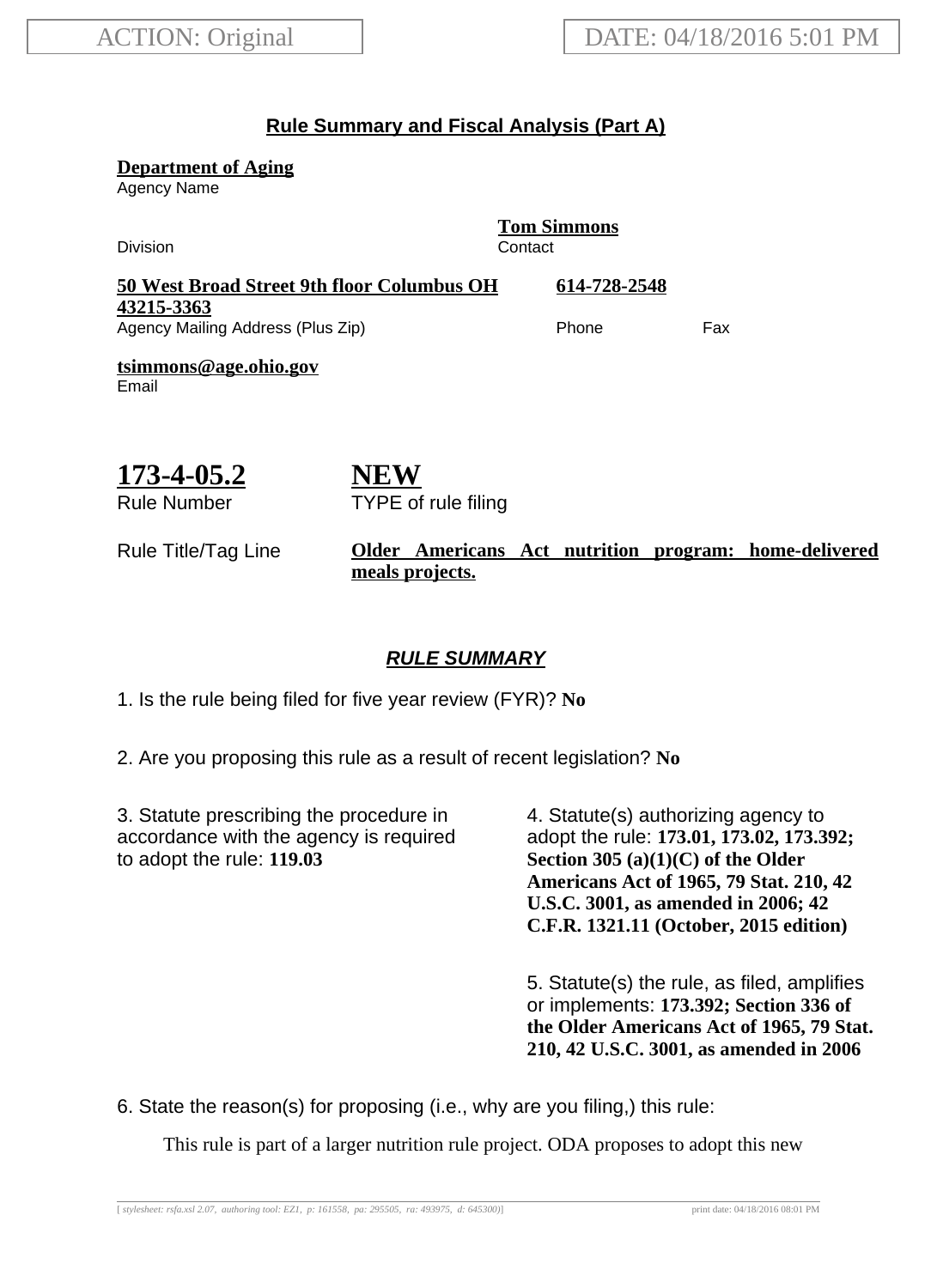rule to replace the language in OAC173-4-04.1. For more information, please review the business impact analysis (BIA).

7. If the rule is an AMENDMENT, then summarize the changes and the content of the proposed rule; If the rule type is RESCISSION, NEW or NO CHANGE, then summarize the content of the rule:

This proposed new rule would establish general requirements for each home-delivered meal project. It would replace most of OAC173-4-04.1.

8. If the rule incorporates a text or other material by reference and the agency claims the incorporation by reference is exempt from compliance with sections 121.71 to 121.74 of the Revised Code because the text or other material is **generally available** to persons who reasonably can be expected to be affected by the rule, provide an explanation of how the text or other material is generally available to those persons:

*This response left blank because filer specified online that the rule does not incorporate a text or other material by reference.*

9. If the rule incorporates a text or other material by reference, and it was **infeasible** for the agency to file the text or other material electronically, provide an explanation of why filing the text or other material electronically was infeasible:

*This response left blank because filer specified online that the rule does not incorporate a text or other material by reference.*

10. If the rule is being **rescinded** and incorporates a text or other material by reference, and it was **infeasible** for the agency to file the text or other material, provide an explanation of why filing the text or other material was infeasible:

*Not Applicable.*

11. If **revising** or **refiling** this rule, identify changes made from the previously filed version of this rule; if none, please state so. If applicable, indicate each specific paragraph of the rule that has been modified:

*Not Applicable.*

12. Five Year Review (FYR) Date: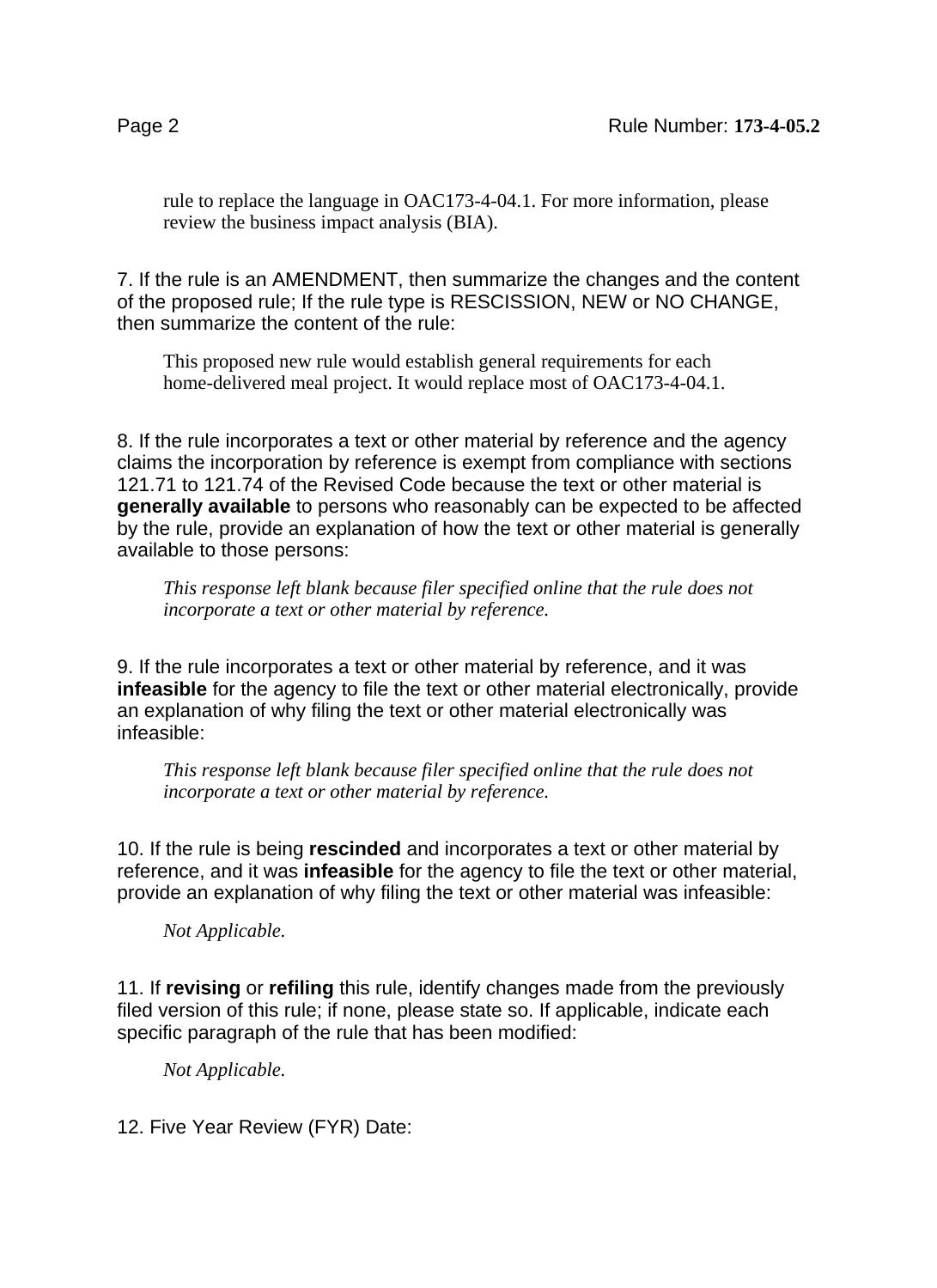(If the rule is not exempt and you answered NO to question No. 1, provide the scheduled review date. If you answered YES to No. 1, the review date for this rule is the filing date.)

NOTE: If the rule is not exempt at the time of final filing, two dates are required: the current review date plus a date not to exceed 5 years from the effective date for Amended rules or a date not to exceed 5 years from the review date for No Change rules.

## **FISCAL ANALYSIS**

13. Estimate the total amount by which this proposed rule would **increase / decrease** either **revenues / expenditures** for the agency during the current biennium (in dollars): Explain the net impact of the proposed changes to the budget of your agency/department.

This will have no impact on revenues or expenditures.

\$0.00

Adopting the proposed new rule to replace OAC173-4-04.1 (which ODA is simultaneously proposing to rescind) would not impact the biennial budget the Ohio General Assembly established for ODA.

14. Identify the appropriation (by line item etc.) that authorizes each expenditure necessitated by the proposed rule:

GRF-490-411 Senior Community Services.

3220-490-618 Federal Aging Grants.

3M40-490-612 Federal Independence Services.

15. Provide a summary of the estimated cost of compliance with the rule to all directly affected persons. When appropriate, please include the source for your information/estimated costs, e.g. industry, CFR, internal/agency:

There would be no cost of compliance directly associated with adopting this new rule to replace the OAC173-4-04.1. For information on the cost of complying with the new rule, please review the BIA and its appendices.

16. Does this rule have a fiscal effect on school districts, counties, townships, or municipal corporations? **No**